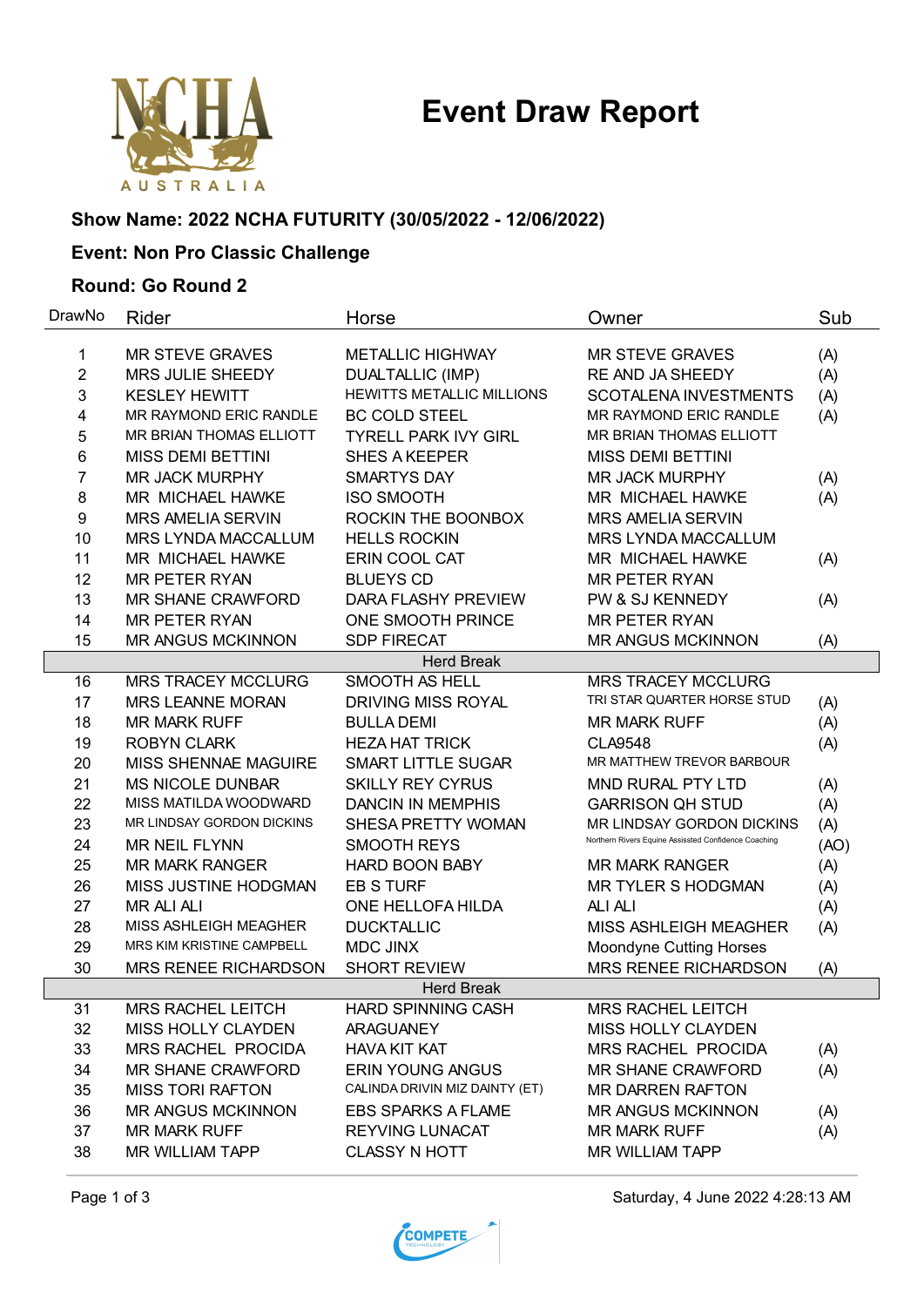# **Event Draw Report**



### **Show Name: 2022 NCHA FUTURITY (30/05/2022 - 12/06/2022)**

## **Event: Non Pro Classic Challenge**

#### **Round: Go Round 2**

| DrawNo            | Rider                        | Horse                         | Owner                                 | Sub  |  |  |  |  |
|-------------------|------------------------------|-------------------------------|---------------------------------------|------|--|--|--|--|
| 39                | <b>MR ANTHONY O'LOUGHLIN</b> | <b>BET SHES A GEM</b>         | MR ANTHONY O'LOUGHLIN                 | (A)  |  |  |  |  |
| 40                | <b>MR BILL TONKIN</b>        | THIS CATS GOT STYLE           | Miss Rachel Dillon                    | (A)  |  |  |  |  |
| 41                | <b>MR DANIEL SHARPE</b>      | <b>BIT A SWEET HIGH</b>       | <b>MR DANIEL SHARPE</b>               | (AO) |  |  |  |  |
| 42                | MISS MIKAYLA O'HALLORAN      | <b>CHISUMS BOYD</b>           | <b>MRS KATRINA O'HALLORAN</b>         | (AO) |  |  |  |  |
| 43                | MR STUART BOYD LAURIE        | BET ONE MOORE                 | MR STUART BOYD LAURIE                 |      |  |  |  |  |
| 44                | MS BERNADETTE LUCAS          | HEN REY (ET)                  | MS BERNADETTE LUCAS                   |      |  |  |  |  |
|                   | <b>Herd Break</b>            |                               |                                       |      |  |  |  |  |
| 45                | <b>MRS TRUDY HOLDEN</b>      | <b>GARTERALICIOUS</b>         | MR COREY ALEXANDER HOLDEN             |      |  |  |  |  |
| 46                | <b>MR JAMIE BARTELS</b>      | CAT AMONGST THE PIGEONS       | YELLOWSTONE PASTORAL COMPANY P/L      | (AO) |  |  |  |  |
| 47                | MISS LACEY CAITLYN ELLIOTT   | <b>BOONS METALLIC</b>         | MR BRIAN THOMAS ELLIOTT               |      |  |  |  |  |
| 48                | <b>MRS FLEUR PHILIP</b>      | THE SIXTH SENSE               | <b>MRS FLEUR PHILIP</b>               | (A)  |  |  |  |  |
| 49                | <b>MRS OLIVIA VICKERY</b>    | MR ROYAL BOON                 | <b>MRS OLIVIA VICKERY</b>             |      |  |  |  |  |
| 50                | MISS ASHLEIGH MEAGHER        | <b>CHISUMS MISS KITTY</b>     | MISS ASHLEIGH MEAGHER                 | (A)  |  |  |  |  |
| 51                | MR WAYNE DOUGLAS BROWN       | PLATINUM CD (ET)              | MR WAYNE DOUGLAS BROWN                | (A)  |  |  |  |  |
| 52                | <b>DARRIEN COX</b>           | <b>DESPACITO</b>              | DARRIEN COX                           |      |  |  |  |  |
| 53                | MISS JODIE TURVEY            | <b>KENETICUT</b>              | <b>MISS JODIE TURVEY</b>              |      |  |  |  |  |
| 54                | <b>MR JAMIE BARTELS</b>      | YULGILBAR HI KITTY            | YELLOWSTONE PASTORAL COMPANY P/L      | (A)  |  |  |  |  |
| 55                | MR BRETT MICHAEL JOHNS       | DEE BAR ANGEL BLUE            | COOLAREST QUARTER HORSE STUD          | (A)  |  |  |  |  |
| 56                | <b>MR SIDNEY MYER</b>        | YULGILBAR IMA BLACK CAT       | YULGILBAR QH STUD                     | (A)  |  |  |  |  |
| 57                | MR DEAN JONES                | PLAYIN SMOOTH                 | DJ AND JA JONES                       |      |  |  |  |  |
| 58                | Mrs KIMBERLY ROSE PATERSON   | <b>CHANCES ROYAL HIGHNESS</b> | Mrs KIMBERLY ROSE PATERSON            | (A)  |  |  |  |  |
|                   |                              | <b>Herd Break</b>             |                                       |      |  |  |  |  |
| 59                | <b>MR PETER RYAN</b>         | <b>HOT YOGA</b>               | <b>MR PETER RYAN</b>                  |      |  |  |  |  |
| 60                | <b>MR TOM CAVANAGH</b>       | <b>MUMMAS SNOWSTORM</b>       | <b>Glendonview Performance Horses</b> | (A)  |  |  |  |  |
| 61                | MR RON COLE                  | <b>RETRO</b>                  | MR RON COLE                           | (A)  |  |  |  |  |
| 62                | <b>MRS AMELIA SERVIN</b>     | <b>STYLISH TINLADY</b>        | <b>MR CAMPBELL TONKIN</b>             |      |  |  |  |  |
| 63                | <b>MRS MARINA WRIGHT</b>     | <b>DARA IMA PREVIEW</b>       | WOONGARRA GRAZING COMPANY             | (A)  |  |  |  |  |
| 64                | MISS SARAH CAMPBELL          | HY ON CHERRIES                | MISS SARAH CAMPBELL                   | (A)  |  |  |  |  |
| 65                | MISS AILEE DONALDSON         | <b>TRAP QUEEN</b>             | MISS AILEE DONALDSON                  |      |  |  |  |  |
| 66                | <b>MS DRU O'KEEFE</b>        | <b>MISS DAISY DUKE</b>        | QSTUD                                 |      |  |  |  |  |
| 67                | MRS DANIELLE MAREE BYRNE     | SPOON N BOON                  | MRS DANIELLE MAREE BYRNE              | (A)  |  |  |  |  |
| 68                | <b>MR THOMAS STRACHAN</b>    | <b>ONEFORTHEROSE</b>          | <b>MR THOMAS STRACHAN</b>             | (A)  |  |  |  |  |
| 69                | <b>MRS FIONA CABAN</b>       | TIN BOOTS                     | MATT CABAN FARRIER SERVICES           | (A)  |  |  |  |  |
| 70                | SAMANTHA STEPNELL            | <b>STYLISH ON TIME</b>        | SAMANTHA STEPNELL                     | (A)  |  |  |  |  |
| 71                | MR SCOTT CODEY               | YULGILBAR JACKAROO            | MR SCOTT CODEY                        | (A)  |  |  |  |  |
| 72                | MR DAVID DOOLAN              | DARA KAYS LAST TEAR DROP      | DP NM DOOLAN                          | (A)  |  |  |  |  |
| <b>Herd Break</b> |                              |                               |                                       |      |  |  |  |  |
| 73                | <b>MRS RACHEL LEITCH</b>     | <b>SLITHERING</b>             | <b>MRS RACHEL LEITCH</b>              |      |  |  |  |  |
| 74                | <b>TRINA SIMPSON</b>         | <b>BLUEBLOODEDBOON</b>        | <b>TRINA SIMPSON</b>                  | (A)  |  |  |  |  |
| 75                | <b>MR THOMAS STRACHAN</b>    | <b>PEPPYPHALAIR</b>           | <b>MR THOMAS STRACHAN</b>             | (A)  |  |  |  |  |